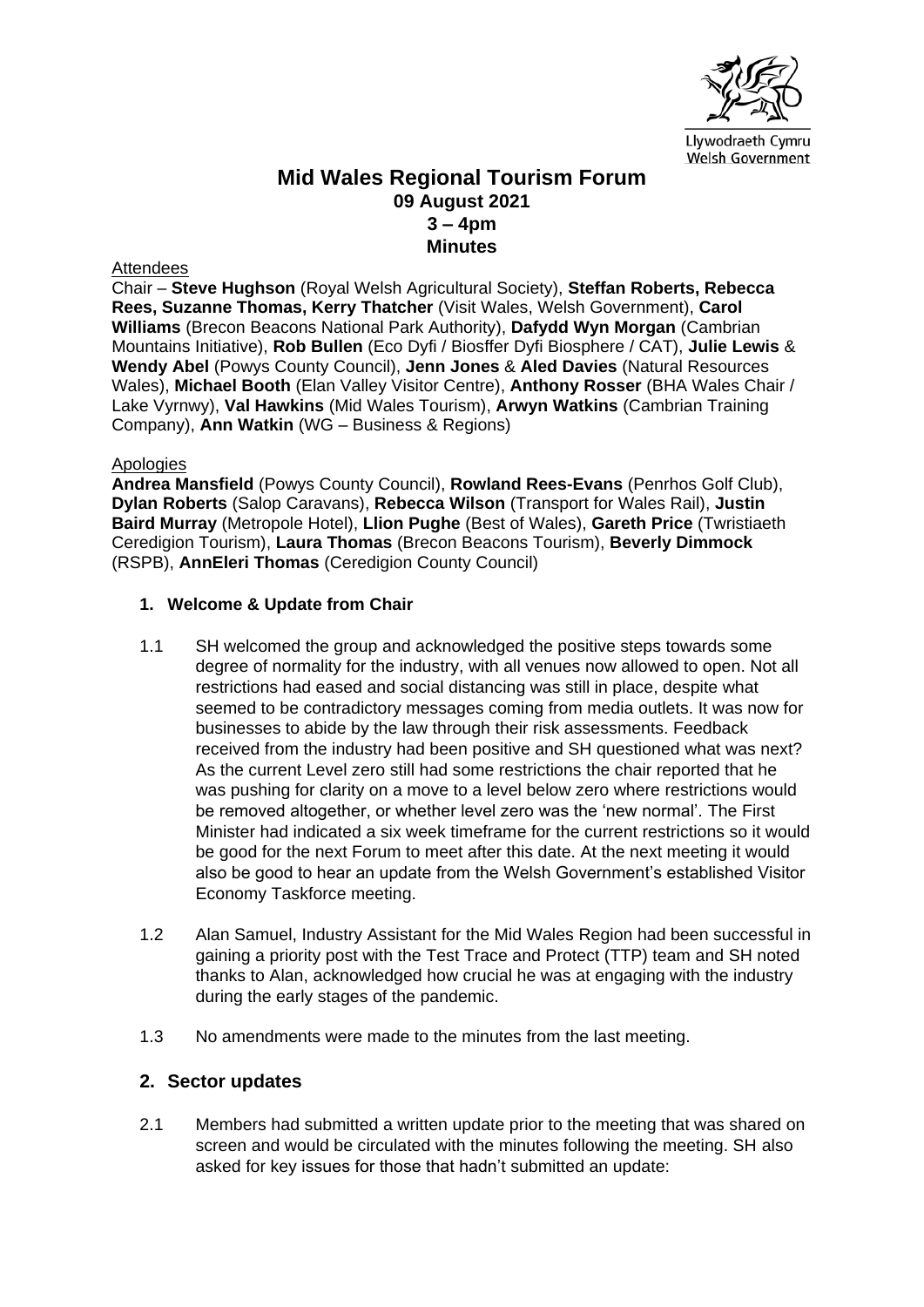- Brecon Beacons National Park drew attention to the planned Dark Skies Virtual Festival that was taking place over three days (24, 25, 26 September) to introduce beginners to the wonders of the night sky and basic stargazing against a backdrop of the beautiful Brecon Beacons Dark Sky Reserve. The aim was to establish Brecon Beacons as a dark sky area and this linked to the Cambrian Mountains. Further details on the [website.](https://www.breconbeacons.org/things-to-do/activities/stargazing)
- Cambrian Mountains Initiative were pleased to see their dedicated page on the [Visit Wales website.](https://bit.ly/VisitWalesCambrianMountains) The project was in the process of launching local produce linked to the Dark Skies agenda such as branded Dark Skies Preserve, Dark Skies Chocolate and Dark Skies Rum. Nearing completion was the brand guidelines, strategy and action plan and DWM noted thanks to everyone that had contributed to this process.
- The Dyfi Biosphere Tourism Association was working with Summit 2 Sea and Nearly Wild to establish a digital networking/consultation event for tourism businesses within the geographical areas of the Biosphere, Summit 2 Sea and the Cambrian Mountains. The outcome from which would hopefully be a strengthening of network and to inform project direction. Invitations will be issued shortly.
- RWAS had another successful virtual show and the plan was to host an equine event on 18 and 19 September followed by the return of the Winter Fair on 30 November and 1 December.
- Mid Wales Tourism were hosting their next regional conference on 9 November at the Metropole Hotel. MWT had been holding virtual monthly meetings with themed agendas. The website had been updated and recorded 1 million page views on accommodation in July, by comparison to July 2019 this had tripled. VH noted thanks to colleagues for their input to the Destination pages.
- AR said the Lake Vyrnwy visitor experience had been transformed by the support received from the WLGA around marketing, red signs and parking. There was also a significant number of new guests arriving in Mid Wales to take advantage of what the area had to offer. AR said that sub optimal training for staffing was showing its impact. There was opportunity to engage with school leavers and children on return to school in September. There needed to be call to action – particularly around results time.
- ArW said a letter had been drafted to the Minister as the Global Chef's Challenge had to be cancelled due to the number of foreign competitors due to attend. Other countries are not in the same position that the UK is in terms of vaccines. ArW had met with the vice chair of the conservatives to discuss non-devolved matters but had raised the issue of bringing kick-start out of the public sector and into the private sector. He had also pushed them to review immigration policy but they said they would not move on this until furlough had ended.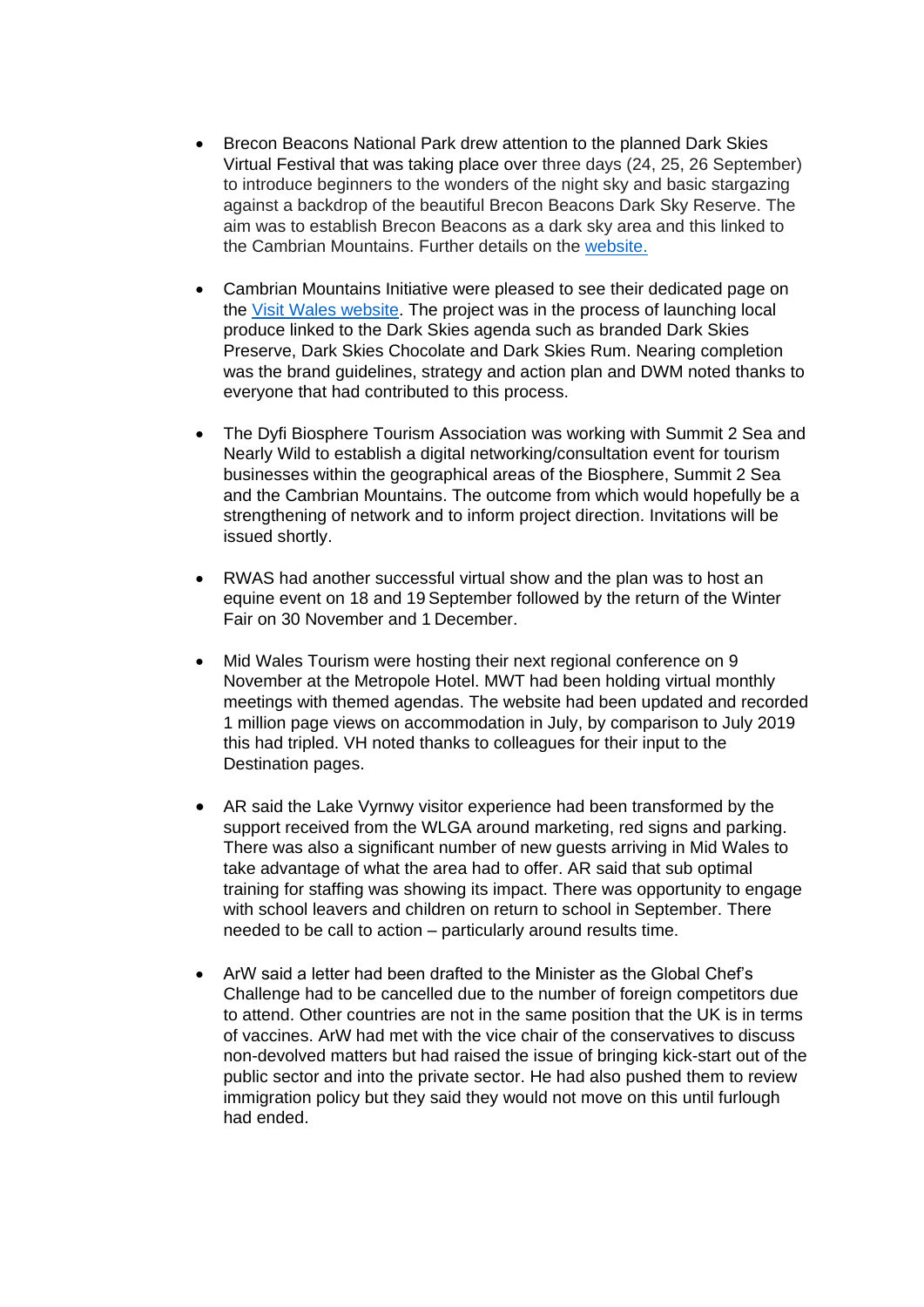The Chair thanked everyone for their updates and reminded members that we would aim to return to a more normal structure in future meetings where all representatives submit updates before the meeting.

# **3. Update from Visit Wales**

- 3.1 SR highlighted the value of the feedback received from this Forum and this was appreciated. From [Saturday 7](https://gov.wales/written-statement-review-health-protection-coronavirus-restriction-no5-wales-regulations-2020-10) August we had moved to [Alert Level zero](https://gov.wales/alert-level-0) which was an important stage in our response to the crisis, but emphasised we were not back to normality. Welsh Government had published a revised control [plan](https://gov.wales/coronavirus-control-plan-alert-level-0-zero) back in July. Cases remain stable with, to date, around 82% of adults fully vaccinated. A positive step was that all businesses can now reopen and we were moving from regulation to risk assessments with businesses required to take reasonable measures for bespoke circumstances. Businesses were required to take a number of steps including; undertaking risk assessments, informing staff and customers of the risk assessments and taking reasonable steps to minimise risk – e.g. from table service, improving ventilation and collecting contact details. There was a full list in the core guidance. Face coverings are still required in indoor public places, with the exception of hospitality setting where food and drink is being consumed. The need to self-isolate for double vaccinated adults also now removed. The FM indicated in his announcement that no change would be anticipated within the next six weeks to ensure the impact of change could be seen and there was no indication of future direction. Summary [action cards](https://gov.wales/reasonable-measures-action-cards-businesses-and-organisations-coronavirus) were being prepared to support the changes and core guidance.
- 3.2 Funding is to be kept under review. The [Economic Resilience Fund](https://businesswales.gov.wales/coronavirus-advice/support/financial-support-and-grants) (ERF) was still in place until the end of the month. There was a Business Development and Recovery Fund planned to offer support to businesses to prosper post Covid - no detail was available on this yet. The Cultural Recovery Fund (CRF) continues until the end of September but there are no plans to extend this.
- 3.3 Staff / recruitment challenge is still a top priority and a [new skills campaign](https://workingwales.gov.wales/change-your-story/work-in-hospitality-and-tourism) is launching on 10 August. KT explained the first iteration of this campaign was looking at the immediate issues with recruitment and there would be a further progression of this campaign continuing through the summer into autumn. Visit Wales officials have been working with colleagues in the Skills branch and Careers Wales to provide one central place for information about vacancies and types of roles available. KT give an overview of the website demonstrating the different types of content available on the site – from help drafting CVs to pages targeting those who have just received results. Case studies will be added in due course. There was a specific page for the tourism and hospitality sector and this was the first sector specific content to feature on the site.

### **4. Growing Mid Wales**

4.1 JL gave an update on the Growing Mid Wales Regional Tourism Feasibility Study which is being progressed to support the Mid Wales Growth Deal. The Mid Wales Growth Deal is a £110m investment commitment from UK and Welsh Government over a 10 year period to provide key capital interventions to support economic growth in eight prioritised work streams. Funding of £40,000 is now